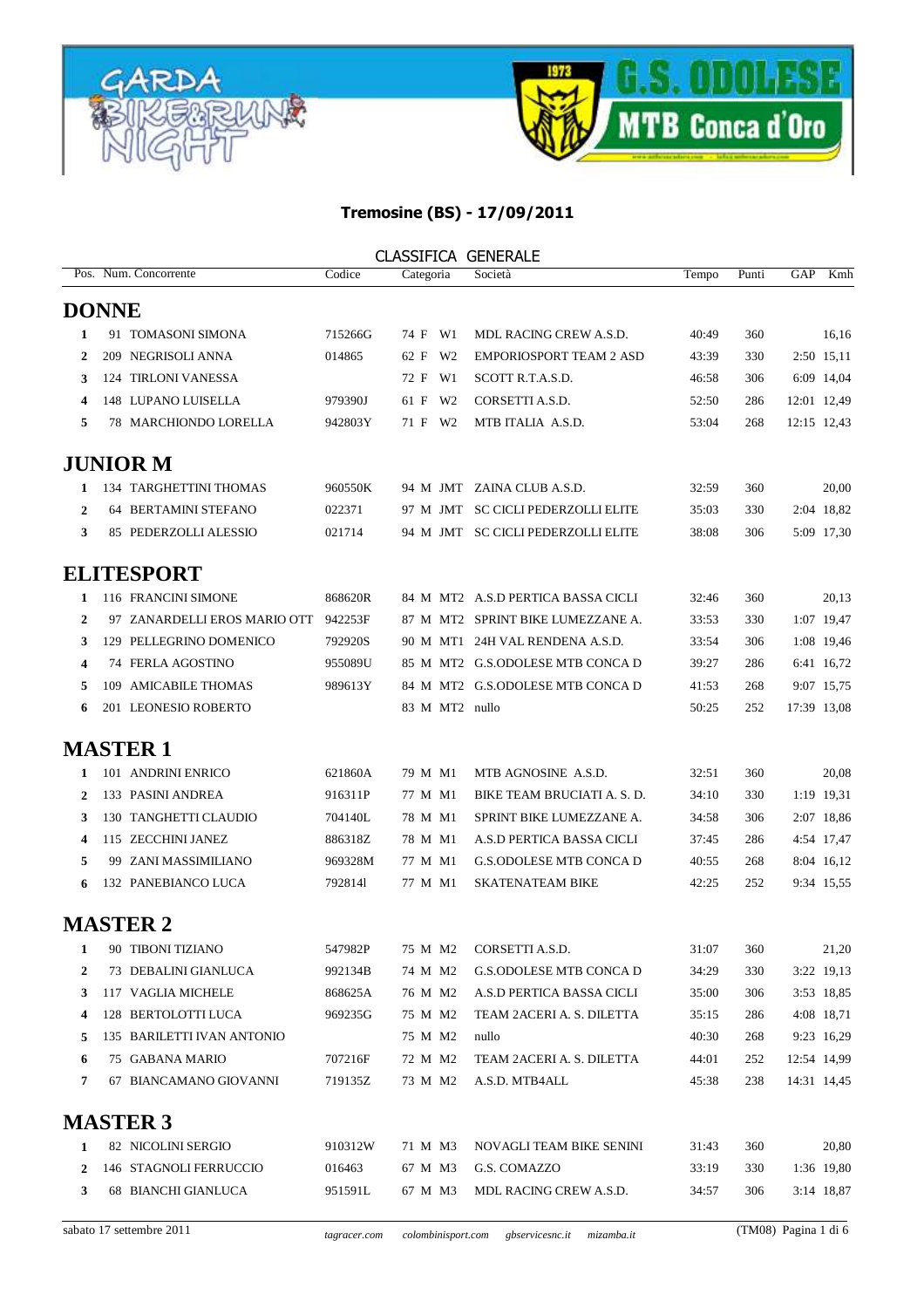



|              |                            |          | <b>CLASSIFICA GENERALE</b> |                                       |         |       |             |             |
|--------------|----------------------------|----------|----------------------------|---------------------------------------|---------|-------|-------------|-------------|
| Pos.         | Num. Concorrente           | Codice   | Categoria                  | Società                               | Tempo   | Punti | GAP         | Kmh         |
| 4            | 62 ANTONAZZO FRANCESCO     | 937112D  | 68 M M3                    | <b>G.S.ODOLESE MTB CONCA D</b>        | 37:03   | 286   |             | 5:20 17,81  |
| 5            | 69 BIONDETTI FEDERICO      | 706531S  | 70 M M3                    | NOVAGLI TEAM BIKE SENINI              | 37:31   | 268   |             | 5:48 17,58  |
| 6            | 123 BERTERA ALESSANDRO     |          | 71 M M3                    | nullo                                 | 38:31   | 252   |             | 6:48 17,13  |
| 7            | 127 MONTIGEL ULRICH        |          | 67 M M3                    | nullo                                 | 42:40   | 238   | 10:57 15,46 |             |
| 8            | 81 NERVI MASSIMO           | 968633E  | 67 M M3                    | <b>G.S.ODOLESE MTB CONCA D</b>        | 43:22   | 225   | 11:39 15,21 |             |
| 9            | 72 DE VITO MASSIMO         | 897853M  | 68 M M3                    | <b>G.S.ODOLESE MTB CONCA D</b>        | 1h09:16 | 213   | 37:33 9.52  |             |
|              | <b>MASTER 4</b>            |          |                            |                                       |         |       |             |             |
| 1            | 98 ZANARDELLI ENRICO       | 942257B  | 64 M M4                    | SPRINT BIKE LUMEZZANE A.              | 32:54   | 360   |             | 20,05       |
| 2            | 145 LEOGRANDE GIANDOMENICO | 918743A  | 66 M M4                    | ZAINA CLUB A.S.D.                     | 35:46   | 330   |             | 2:52 18,44  |
| 3            | 119 DEBALINI TIZIANO       | 938714Z  | 62 M M4                    | <b>G.S.ODOLESE MTB CONCA D</b>        | 37:53   | 306   |             | 4:59 17,41  |
| 4            | 142 TOSINI ENZO            | 010978   | 63 M M4                    | nullo                                 | 38:25   | 286   |             | 5:31 17,17  |
| 5            | 126 RIGHES DARIO           | 950937Z  | 65 M M4                    | A.S.D. PEDALE FELTRINO T.B.           | 38:38   | 268   |             | 5:44 17,07  |
| 6            | 137 MOMBELLI ALBERTO       | 522016G  | 65 M M4                    | U.S. LIBERTAS 1911 - BRESCI           | 38:40   | 252   |             | 5:46 17,06  |
| 7            | 149 MOR RENATO             | 620061B  | 65 M M4                    | CORSETTI A.S.D.                       | 39:17   | 238   |             | 6:23 16,79  |
| 8            | 131 BACCHETTI ALESSIO      | 457375B  | 62 M M4                    | MTB SOPRAZOCCO A.S.D.                 | 39:25   | 225   |             | 6:31 16,74  |
| 9            | 70 DALLAVILLA GIACOMO      | 947631X  | 63 M M4                    | TEAM MANUEL BIKE A.S.D.               | 46:24   | 213   | 13:30 14,22 |             |
|              | <b>MASTER 5-6-7-8</b>      |          |                            |                                       |         |       |             |             |
| 1            | 77 MANGERINI BALDASSARRE   | 02522591 | 61 M M5                    | PITON FUTURA TEAM                     | 36:41   | 360   |             | 17,98       |
| 2            | 66 BETTIOLO STEFANO        | 472990Y  | 60 M M5                    | <b>U.C. SALZANO</b>                   | 37:51   | 330   |             | 1:10 17,43  |
| 3            | 138 GOLDHAMMER GUNTER      |          | 59 M M5                    | nullo                                 | 42:37   | 306   |             | 5:56 15,48  |
| 4            | <b>76 MANENTI CLAUDIO</b>  | 052451   | 57 M M5                    | ATLETICA CONCESIO 2009                | 45:16   | 286   |             | 8:35 14,57  |
| 5            | 136 GUERRA ROMANO          | 937344V  | 59 M M5                    | <b>G.S.ODOLESE MTB CONCA D</b>        | 45:40   | 268   |             | 8:59 14,45  |
| 6            | 114 FLOCCHINI SILVANO      | 951002Z  | 61 M M5                    | A.S.D PERTICA BASSA CICLI             | 45:47   | 252   |             | 9:06 14,41  |
| 7            | 61 BOLDINI LUCIANO         | 542053Z  | 56 M M6                    | <b>G.C.POLISPORTIVA TORBOLE</b>       | 51:47   | 238   | 15:06 12,74 |             |
|              | <b>STRADA M1</b>           |          |                            |                                       |         |       |             |             |
| 1            | 8 BERTANZA STEFANO         | 995988P  |                            | 88 M SM1 BIKBIKE ACD                  | 30:55   | 360   |             | 21,34       |
| 2            | 11 DE MATTE' JONATHAN      | 966421Q  |                            | 85 M SM1 G.S. ALPINI BIKE POVO A.S.D. | 30:56   | 330   |             | 1 21,32     |
| 3            | 12 DE MATTE' MICHELE       | 721173Z  |                            | 93 M SM1 G.S. ALPINI BIKE POVO A.S.D. | 30:58   | 306   |             | 3 21,31     |
| 4            | 93 TOSELLI DAVIDE          | 940626F  |                            | 84 M SM1 ZAINA CLUB A.S.D.            | 31:15   | 286   |             | 20 21,11    |
| 5            | 63 HINTERSEEN JOHANNES     |          | 94 M SM1 nullo             |                                       | 31:32   | 268   |             | 37 20,93    |
| 6            | 111 LEONESIO MAURIZIO      | 914018K  |                            | 87 M SM1 ZAINA CLUB A.S.D.            | 31:34   | 252   |             | 39 20,90    |
| 7            | 31 ANTOLINI GABRIELE       | 791235W  |                            | 84 M SM1 MTB LODRONE-LEONI CICLI      | 33:22   | 238   |             | 2:27 19,77  |
| 8            | 208 BONZANINI ANGELO       |          | 94 M SM1 nullo             |                                       | 34:05   | 225   |             | 3:10 19,35  |
| 9            | <b>46 TOMASI STEFANO</b>   | 021763   |                            | 87 M SM1 POL.SAN GIORGIO UGO BIKE     | 35:32   | 213   |             | 4:37 18,57  |
| 10           | 6 BAZZONO ANDREA           | 106799   |                            | 87 M SM1 ALL4 CYCLING ASD             | 41:37   | 202   |             | 10:42 15,85 |
|              | <b>STRADA M2</b>           |          |                            |                                       |         |       |             |             |
| 1            | 147 FATONE STEFANO         | 010768   |                            | 74 M SM2 GS AURORA 98                 | 30:01   | 360   |             | 21,98       |
| $\mathbf{2}$ | 150 GIRARDI DANIELE        | 913995B  |                            | 83 M SM2 BIKE TEAM BRUCIATI A.S.D.    | 30:38   | 330   |             | 37 21,54    |
|              |                            |          |                            |                                       |         |       |             |             |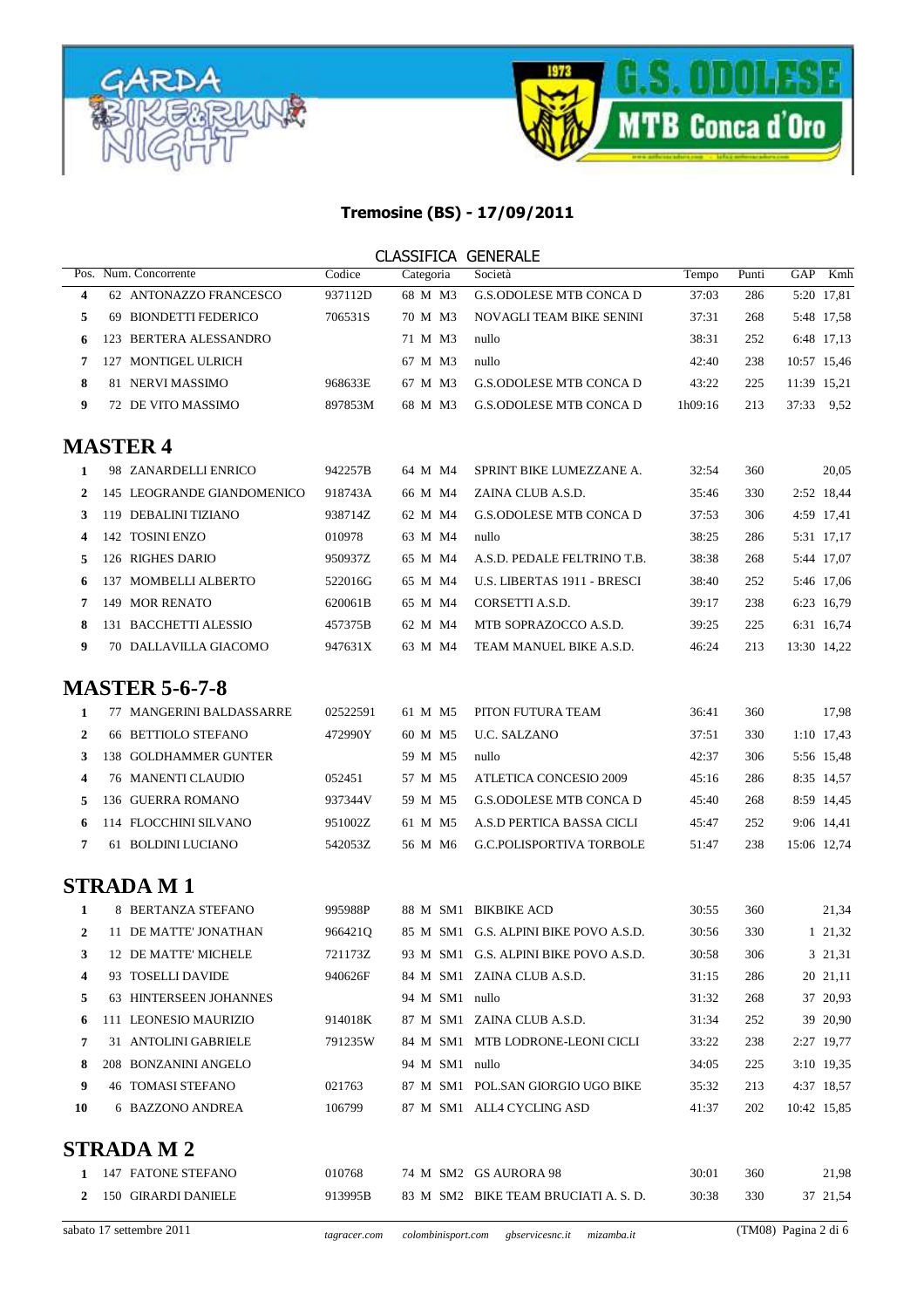



#### CLASSIFICA GENERALE

| Pos. |     | Num. Concorrente           | Codice    | Categoria      | Società                           | Tempo | Punti | GAP         | Kmh         |
|------|-----|----------------------------|-----------|----------------|-----------------------------------|-------|-------|-------------|-------------|
| 3    |     | 207 HIENE STEFAN           |           | 75 M SM2       | nullo                             | 31:31 | 306   |             | 1:30 20,93  |
| 4    | 40  | <b>GIACOMINI GIOVANNI</b>  | 011678    | 83 M SM2       | $ZIPPO + ASD$                     | 32:49 | 286   |             | 2:48 20,10  |
| 5    |     | 9 BETTINELLI RUDI          | 1062103   |                | 81 M SM2 GS MANERBA               | 32:53 | 268   |             | 2:52 20,06  |
| 6    | 33. | <b>SBARBERI ENRICO</b>     | 718273J   | 80 M SM2       | <b>G.S.ODOLESE MTB CONCA D</b>    | 33:45 | 252   |             | 3:44 19.55  |
| 7    |     | <b>35 COMPARIN ALBERTO</b> | 920981O   |                | 76 M SM2 FM BIKE FACTORY TEAM A.S | 33:49 | 238   |             | 3:48 19.51  |
| 8    |     | 53 ZINETTI ENRICO          | 011094    |                | 74 M SM2 T.B.R. ASD               | 36:09 | 225   |             | 6:08 18.25  |
| 9    |     | <b>14 LEDER GIOVANNI</b>   | 717250N   | 77 M SM2       | <b>SKATENATEAM BIKE</b>           | 36:31 | 213   |             | 6:30 18,07  |
| 10   |     | <b>42 WOTRUBA BERNHARD</b> |           | 80 M SM2       | nullo                             | 37:22 | 202   |             | 7:21 17,65  |
| 11   |     | 7 BELLERI ALESSANDRO       | 110779328 | 74 M SM2       | <b>GAM SAREZZO S.EMILIANO</b>     | 37:35 | 192   |             | 7:34 17,55  |
| 12   |     | 18 MANINETTI ALESSANDRO    | 949589G   | 79 M SM2       | <b>G.S.ODOLESE MTB CONCA D</b>    | 37:41 | 184   |             | 7:40 17.50  |
| 13   |     | 210 SCALVINI LUCA          | 665482Y   |                | 77 M SM2 G.C.POLISPORTIVA TORBOLE | 39:04 | 176   |             | 9:03 16.89  |
| 14   | 27  | RISATTI ALESSANDRO         |           | 81 M SM2       | nullo                             | 40:11 | 168   |             | 10:10 16,42 |
| 15   |     | 25 PERINI LUCA             |           | 82 M SM2 nullo |                                   | 40:13 | 160   |             | 10:12 16,40 |
| 16   |     | 47 MORI DAVIDE             | 826206V   | 75 M SM2       | PEDALE MEDOLESE                   | 41:19 | 152   | 11:18 15.97 |             |
| 17   |     | 51 HOXHA KLAJDI            |           | 75 M SM2       | nullo                             | 52:32 | 146   | 22:31 12.55 |             |

# **STRADA M 3**

| 1  | 5 FENAROLI DIEGO        | 905781V  |                | 73 M SM3 ZAINA CLUB A.S.D.           | 29:21 | 360 |             | 22,48      |
|----|-------------------------|----------|----------------|--------------------------------------|-------|-----|-------------|------------|
| 2  | 15 FRUNER MARCO         | 840408J  |                | 71 M SM3 SKATENATEAM BIKE            | 31:36 | 330 |             | 2:15 20,87 |
| 3  | 24 PELIZZARI IVANO      | 946844U  |                | 71 M SM3 MTB LODRONE-LEONI CICLI     | 32:48 | 306 |             | 3:27 20,11 |
| 4  | 26 PESCI TIZIANO        | 910338G  |                | 70 M SM3 MTB SOPRAZOCCO A.S.D.       | 33:30 | 286 |             | 4:09 19.69 |
| 5  | <b>48 ZOETTI ANDREA</b> | 015058   |                | 72 M SM3 CICLO CLUB ASOLA            | 33:43 | 268 |             | 4:22 19,56 |
| 6  | 38 POLILUCA             | 921722Q  |                | 72 M SM3 MTB LODRONE-LEONI CICLI     | 34:42 | 252 |             | 5:21 19,01 |
| 7  | 140 MONFARDINI ANGELO   | 011088   |                | 66 M SM3 T.B.R. ASD                  | 34:50 | 238 |             | 5:29 18.94 |
| 8  | 39 ZANARDI ALDO         | 787930X  |                | 66 M SM3 SCOTT R.T.A.S.D.            | 35:01 | 225 |             | 5:40 18,84 |
| 9  | 13 DUCHI SILVIO         | 975814K  |                | 68 M SM3 24H VAL RENDENA A.S.D.      | 35:05 | 213 |             | 5:44 18,80 |
| 10 | 49 VALENTI ALBERTO      | 928708J  |                | 66 M SM3 FM BIKE FACTORY TEAM A.S    | 35:08 | 202 |             | 5:47 18.78 |
| 11 | 10 BIANCHI FEDERICO     | 02523203 |                | 69 M SM3 TEAM BIKE GAVARDO           | 36:01 | 192 |             | 6:40 18,32 |
| 12 | 28 ZECCHI SIMONE        | 866439W  |                | 69 M SM3 MTB SOPRAZOCCO A.S.D.       | 37:00 | 184 |             | 7:39 17,83 |
| 13 | 206 ROSA ANDREA         | 0955262  |                | 70 M SM3 GRUPPO CICLISTICO FERALPI   | 37:07 | 176 |             | 7:46 17,77 |
| 14 | <b>44 ABENI DAVIDE</b>  | 786839X  |                | 73 M SM3 TEAM BIKE GUSSAGO A.S.D.    | 37:09 | 168 |             | 7:48 17,76 |
| 15 | 203 FELCI UMBERTO       |          | 64 M SM3 nullo |                                      | 37:25 | 160 |             | 8:04 17,63 |
| 16 | 29 TURINA CLAUDIO       | 972935R  |                | 64 M SM3 BIKE TEAM BRUCIATI A. S. D. | 37:49 | 152 |             | 8:28 17,44 |
| 17 | <b>30 BEGNI MARCO</b>   |          | 72 M SM3 nullo |                                      | 38:48 | 146 |             | 9:27 17,00 |
| 18 | 55 MEDAINA ADRIANO      |          |                | 64 M SM3 TEAM ZANOLA                 | 40:23 | 140 | 11:02 16,33 |            |
| 19 | 52 LO CICERO CARMELO    |          | 72 M SM3 nullo |                                      | 43:42 | 134 | 14:21 15,10 |            |
| 20 | 141 LORENZONI ROMANO    |          | 66 M SM3 nullo |                                      | 43:51 | 128 | 14:30 15,05 |            |
| 21 | 43 BACCHETTI MARINO     | 827487g  |                | 66 M SM3 TEAM CARPENTARI             | 44:16 | 122 | 14:55 14,90 |            |
| 22 | 19 MARTINELLI BRUNO     | 700545N  |                | 66 M SM3 BIKBIKE ACD                 | 49:43 | 118 | 20:22 13,27 |            |
|    |                         |          |                |                                      |       |     |             |            |

## **STRADA M 4**

|  | ROSSI VALTER<br>36<br>__ | 022180 | -62<br>M | SM4 FREE TEAM | $22.5^{\circ}$<br>ے بے ب | 360<br>$ -$ | 20,07 |
|--|--------------------------|--------|----------|---------------|--------------------------|-------------|-------|
|  |                          |        |          |               |                          |             |       |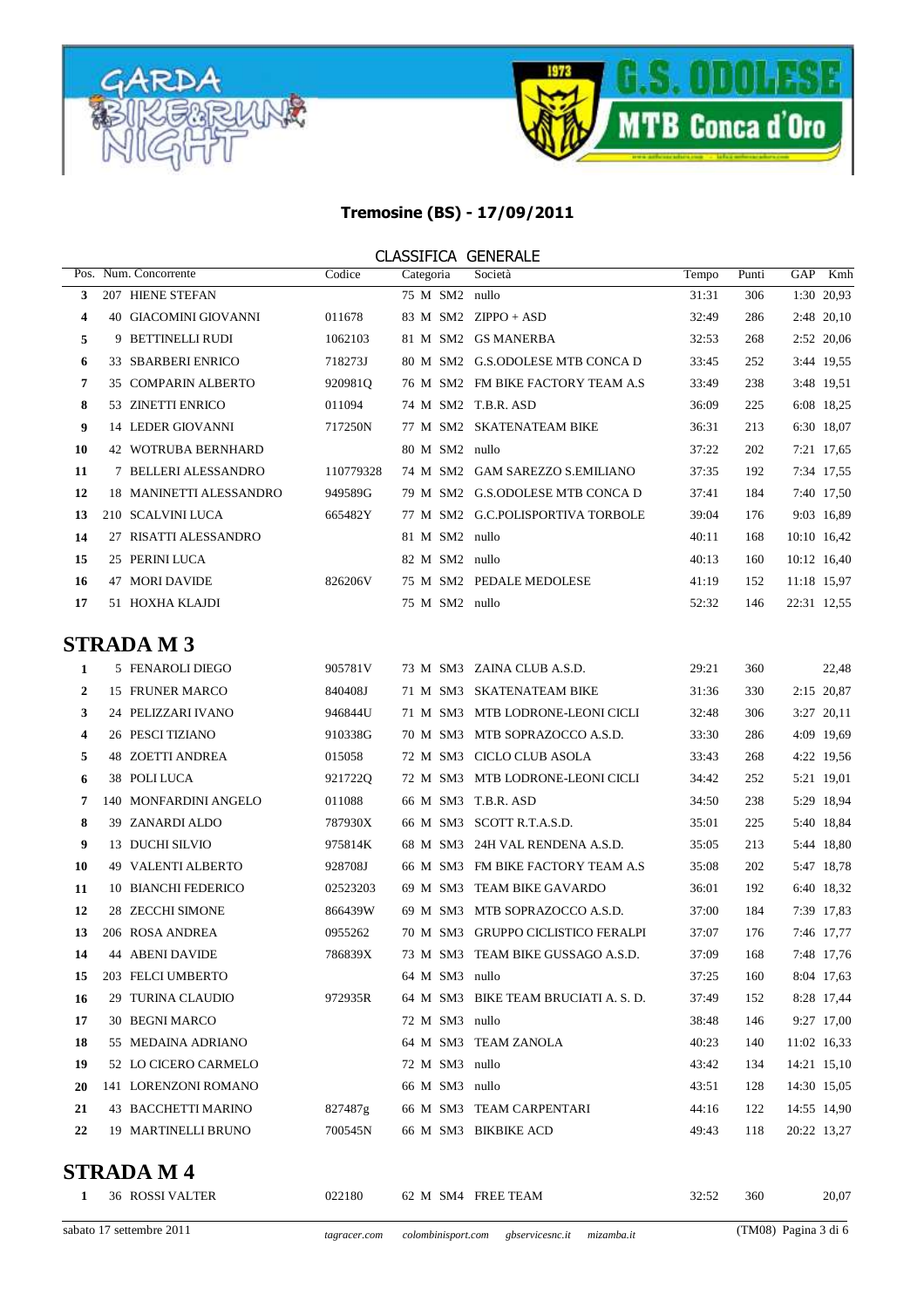



|                  |                           |          | <b>CLASSIFICA GENERALE</b> |                                    |         |       |             |             |
|------------------|---------------------------|----------|----------------------------|------------------------------------|---------|-------|-------------|-------------|
|                  | Pos. Num. Concorrente     | Codice   | Categoria                  | Società                            | Tempo   | Punti | GAP         | Kmh         |
| $\overline{2}$   | 37 BERTERA GIUSEPPE       |          | 61 M SM4 nullo             |                                    | 33:01   | 330   |             | 9 19,98     |
| 3                | 50 RIDOLI MAURIZIO        | 011092   |                            | 63 M SM4 T.B.R. ASD                | 33:48   | 306   |             | 56 19,52    |
| 4                | 58 PAIOLA GIANPIETRO      |          |                            | 62 M SM4 TEAM ZANOLA               | 33:56   | 286   |             | 1:04 19,44  |
| 5                | 23 PEDERGNANA MARIO       | 02521869 |                            | 63 M SM4 SPORT & FITNESS           | 34:13   | 268   |             | 1:21 19,28  |
| 6                | 60 BRESCIANI FRANCO       |          | 58 M SM4 nullo             |                                    | 35:10   | 252   |             | 2:18 18,76  |
| 7                | 139 TORBOL GIANFRANCO     | 777797B  |                            | 59 M SM4 TEAM GIULIANI CICLI ARCO  | 35:13   | 238   |             | 2:21 18,73  |
| 8                | 32 TONELLI PAOLO          | 021795   |                            | 60 M SM4 POL.SAN GIORGIO UGO BIKE  | 35:36   | 225   |             | 2:44 18,53  |
| 9                | 17 LIGASACCHI GIANMARIA   | 706504G  |                            | 62 M SM4 TEAM 2ACERIA. S. DILETTA  | 36:06   | 213   |             | 3:14 18,28  |
| 10               | 56 GABELLA MASSIMO        | 011166   |                            | 60 M SM4 TEAM ZANOLA               | 40:22   | 202   |             | 7:30 16,34  |
| 11               | 205 BERTOLINI DIEGO       | 834566M  |                            | 63 M SM4 MOUNTAIN BIKE ISERA A.S.D | 41:39   | 192   |             | 8:47 15,84  |
| 12               | 144 LOSIO RENATO          | 011087   |                            | 60 M SM4 T.B.R. ASD                | 48:27   | 184   |             | 15:35 13,61 |
| 13               | 16 ISOLI GIUSEPPE         |          | 57 M SM4 nullo             |                                    | 48:51   | 176   |             | 15:59 13,50 |
|                  | <b>STRADA M5</b>          |          |                            |                                    |         |       |             |             |
| 1                | 54 ZANOLA GIOVANNI        | 011155   |                            | 51 M SM5 TEAM ZANOLA               | 35:11   | 360   |             | 18,75       |
| $\overline{2}$   | 21 ORIO GIANFAUSTO        | 467245B  |                            | 45 M SM5 MTB ITALIA A.S.D.         | 47:05   | 330   | 11:54 14,01 |             |
|                  | <b>STRADA F</b>           |          |                            |                                    |         |       |             |             |
| 1                | 22 PAOLAZZI CLAUDIA       | 778017H  | 76 F SF                    | MTB LODRONE-LEONI CICLI            | 36:21   | 360   |             | 18,15       |
| $\boldsymbol{2}$ | 57 MENEGAZZO ANNA MARIA   | 011170   | 62 F SF                    | <b>TEAM ZANOLA</b>                 | 40:20   | 330   |             | 3:59 16,35  |
| 3                | 41 PEDERCINI ANNALISA     |          | 84 F SF                    | nullo                              | 42:41   | 306   |             | 6:20 15,45  |
| 4                | 34 FAVA CECILIA           |          | 80 F SF                    | nullo                              | 42:53   | 286   |             | 6:32 15,38  |
| 5                | <b>45 MARCHI STEFANIA</b> | 878306M  | 76 F SF                    | TEAM BIKE GUSSAGO A.S.D.           | 45:00   | 268   |             | 8:39 14,66  |
| 6                | 143 LOSIO SABRINA         |          | 86 F SF                    | nullo                              | 48:26   | 252   |             | 12:05 13,62 |
| 7                | 20 MICHELI VALERIA        |          | 64 F SF                    | POLISPORTIVA SAN FELICE            | 49:40   | 238   | 13:19 13,28 |             |
|                  | PIEDIM <sub>1</sub>       |          |                            |                                    |         |       |             |             |
| 1                | 161 MARTINELLI MATTEO     | 013870   |                            | 89 M PM1 SS LIMONESE               | 48:15   | 360   |             | 11,19       |
| 2                | 186 DELAINI MARCO         |          | 85 M PM1 nullo             |                                    | 52:39   | 330   |             | 4:24 10,25  |
| 3                | 152 BALOTTI NICOLA        |          | 85 M PM1 nullo             |                                    | 59:30   | 306   |             | 11:15 9,07  |
| 4                | 185 CAVAZZA FABIO         |          | 84 M PM1 nullo             |                                    | 1h05:02 | 286   |             | 16:47 8,30  |
|                  | PIEDIM <sub>2</sub>       |          |                            |                                    |         |       |             |             |
| 1                | 160 LAZZARI DOMENICO      | 056713   |                            | 74 M PM2 RUNNERS SALO'             | 42:40   | 360   |             | 12,65       |
| 2                | 157 DALO' VINCENZO        |          | 81 M PM2 nullo             |                                    | 48:27   | 330   |             | 5:47 11,14  |
| 3                | 176 PELLEGRINI DIEGO      | 052987   | 75 M PM2 nullo             |                                    | 49:34   | 306   |             | 6:54 10,89  |
| 4                | 156 CERUTI CHRISTIAN      |          | 74 M PM2 nullo             |                                    | 51:17   | 286   |             | 8:37 10,52  |
| 5                | 174 MONETTI ANTONIO       |          | 74 M PM2 nullo             |                                    | 51:38   | 268   |             | 8:58 10,45  |
| 6                | 184 GABANA FULVIO         |          | 75 M PM2 nullo             |                                    | 57:26   | 252   |             | 14:46 9,39  |
|                  |                           |          |                            |                                    |         |       |             |             |

# **PIEDI M 3**

| FIEDI M 3              |                |       |     |       |
|------------------------|----------------|-------|-----|-------|
| 164 MORANDINI RICCARDO | 69 M PM3 nullo | 41:35 | 360 | 12.98 |
|                        |                |       |     |       |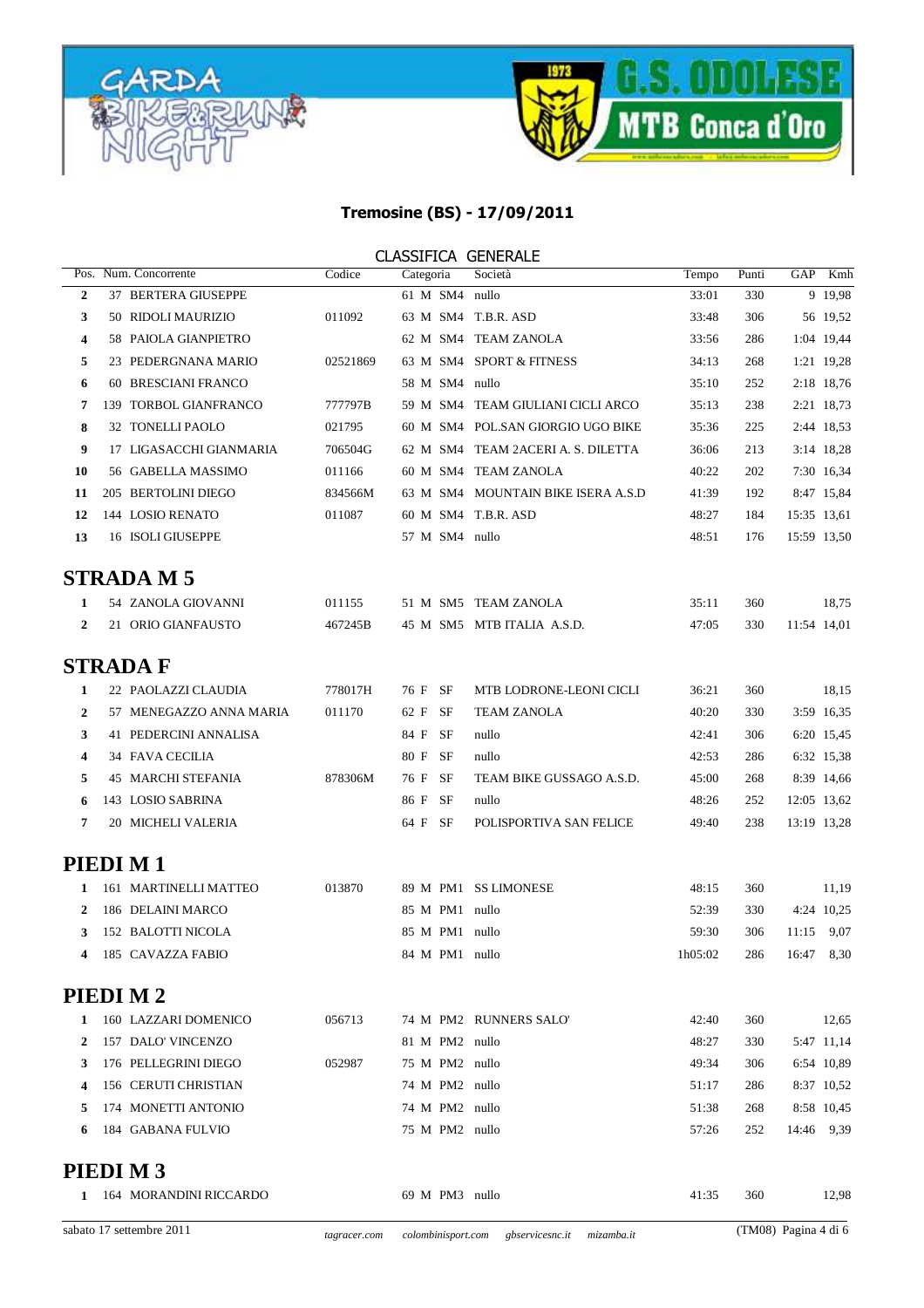



|                |                             |                           |        |                | <b>CLASSIFICA GENERALE</b>       |         |       |             |             |
|----------------|-----------------------------|---------------------------|--------|----------------|----------------------------------|---------|-------|-------------|-------------|
|                | Pos. Num. Concorrente       |                           | Codice | Categoria      | Società                          | Tempo   | Punti | GAP         | Kmh         |
| $\overline{2}$ |                             | 180 PAROLINI FRANCESCO    |        | 66 M PM3       | nullo                            | 46:00   | 330   |             | 4:25 11,73  |
| 3              |                             | 189 MORETTI ALESSANDRO    | 049233 | 71 M PM3 nullo |                                  | 46:12   | 306   |             | 4:37 11,68  |
| 4              |                             | 170 VENTURELLI MARIO      | 056268 |                | 65 M PM3 GS MONTE GARGNANO       | 47:12   | 286   |             | 5:37 11,44  |
| 5              | 163 MORANDI LUIGI           |                           | 054905 |                | 64 M PM3 ATLETICA CELLATICA      | 48:52   | 268   |             | 7:17 11,04  |
| 6              | 191 GALLI ANDREA            |                           |        | 70 M PM3 nullo |                                  | 48:57   | 252   |             | 7:22 11,02  |
| 7              | 151 ALBERTI CLAUDIO         |                           | 047922 |                | 73 M PM3 AVIS SANT'ANGELA DESENZ | 50:20   | 238   |             | 8:45 10,72  |
| 8              |                             | 162 MONTAGNOLI LUCA       |        | 71 M PM3 nullo |                                  | 52:59   | 225   |             | 11:24 10,18 |
| 9              |                             | 192 TOMASONI MAURIZIO     |        | 64 M PM3 nullo |                                  | 53:12   | 213   |             | 11:37 10,14 |
| 10             |                             | 183 BERSANELLI SERGIO     | 050229 | 64 M PM3 nullo |                                  | 53:54   | 202   | 12:19 10,01 |             |
| 11             | 169 TRECCANI BRUNO          |                           | 956717 |                | 66 M PM3 GS MANERBA              | 55:48   | 192   | 14:13       | 9,67        |
| 12             | 179 PAROLINI MARIO          |                           |        | 64 M PM3 nullo |                                  | 56:20   | 184   | 14:45       | 9,58        |
| 13             | 181 ASSONI DANIELE          |                           |        | 69 M PM3 nullo |                                  | 59:31   | 176   | 17:56       | 9,07        |
| 14             |                             | 194 MARCONI GIANLUIGI     |        | 64 M PM3 nullo |                                  | 1h10:13 | 168   | 28:38       | 7,69        |
|                | PIEDI M4                    |                           |        |                |                                  |         |       |             |             |
| 1              | 155 BONTEMPI TIZIANO        |                           | 032961 |                | 61 M PM4 ARIENI TEAM             | 45:20   | 360   |             | 11,90       |
| $\overline{2}$ | 190 PRATI SERGIO            |                           |        | 59 M PM4 nullo |                                  | 46:25   | 330   |             | 1:05 11,63  |
| 3              |                             | 59 COSTANTINO ANTONINO    |        |                | 60 M PM4 SS LIMONESE             | 47:02   | 306   |             | 1:42 11,47  |
| 4              |                             | 154 BERARDINELLI GABRIELE | 050763 |                | 61 M PM4 GS MONTE GARGNANO       | 50:26   | 286   |             | 5:06 10,70  |
| 5              | 182 MASSARDI TIZIANO        |                           |        | 58 M PM4 nullo |                                  | 51:28   | 268   |             | 6:08 10,49  |
| 6              | 171 ZANONI PIERO            |                           | 956716 |                | 61 M PM4 GS MANERBA              | 51:57   | 252   |             | 6:37 10,39  |
| 7              | 153 BELLONI GIOVANNI        |                           | 052126 |                | 59 M PM4 GS MONTE GARGNANO       | 52:51   | 238   |             | 7:31 10,21  |
| 8              | 166 POLITI DANIELE          |                           | 057302 |                | 62 M PM4 GS MONTE GARGNANO       | 54:16   | 225   | 8:56        | 9,94        |
| 9              | 175 MANINI MAURO            |                           |        | 61 M PM4 nullo |                                  | 54:45   | 213   | 9:25        | 9,86        |
| 10             |                             | 187 MANFREDI FRANCESCO    |        | 60 M PM4 nullo |                                  | 58:56   | 202   | 13:36       | 9,16        |
| 11             | 168 TORBOLI PAOLO           |                           | 008095 |                | 58 M PM4 AS TRENTINO EVENTI      | 59:34   | 192   | 14:14       | 9,06        |
| 12             | 158 FILIPPI AURO            |                           | 055835 |                | 60 M PM4 ATLETICA CONCESIO 2009  | 1h00:36 | 184   | 15:16       | 8,90        |
| 13             | <b>188 DONINELLI FAUSTO</b> |                           |        | 62 M PM4 nullo |                                  | 1h01:59 | 176   | 16:39       | 8,70        |
| 14             |                             | 193 BONZANINI DOMENICO    |        | 63 M PM4 nullo |                                  | 1h10:08 | 168   | 24:48       | 7,69        |
|                | PIEDIM <sub>5</sub>         |                           |        |                |                                  |         |       |             |             |
|                |                             | 1 165 PASQUETTI FRANCESCO | 049409 |                | 53 M PM5 SS LIMONESE             | 59:37   | 360   |             | 9,05        |
|                | <b>PIEDIF</b>               |                           |        |                |                                  |         |       |             |             |
| 1              | 172 VIVIANI SIMONA          |                           | 056576 | 75 F PF        | <b>ATLETICA VIGHENZI</b>         | 59:48   | 360   |             | 9,02        |
| 2              | 177 AMIGONI CARLA           |                           | 057512 | 68 F PF        | <b>GS MONTE GARGNANO</b>         | 1h01:06 | 330   | 1:18        | 8,83        |
| 3              | 167 SANTINI GIOVANNA        |                           |        | 69 F PF        | AVIS SANT'ANGELA DESENZ          | 1h05:00 | 306   |             | 5:12 8,30   |
|                |                             |                           |        |                |                                  |         |       |             |             |

## **CICI OTHDICTI**

4 173 ZIMMER VERENA

5 178 PICCOLI SANDRA

| <b>CICLOTURISTI</b> |                      |                |       |     |       |  |  |  |  |  |
|---------------------|----------------------|----------------|-------|-----|-------|--|--|--|--|--|
|                     | 204 TRIBOLDI GIORGIO | 78 M CIM nullo | 36:17 | 360 | 18,18 |  |  |  |  |  |
|                     |                      |                |       |     |       |  |  |  |  |  |

74 F PF

67 F PF

nullo

nullo

286 10:22 7,69

17:12 7,01

268

1h10:10

1h17:00